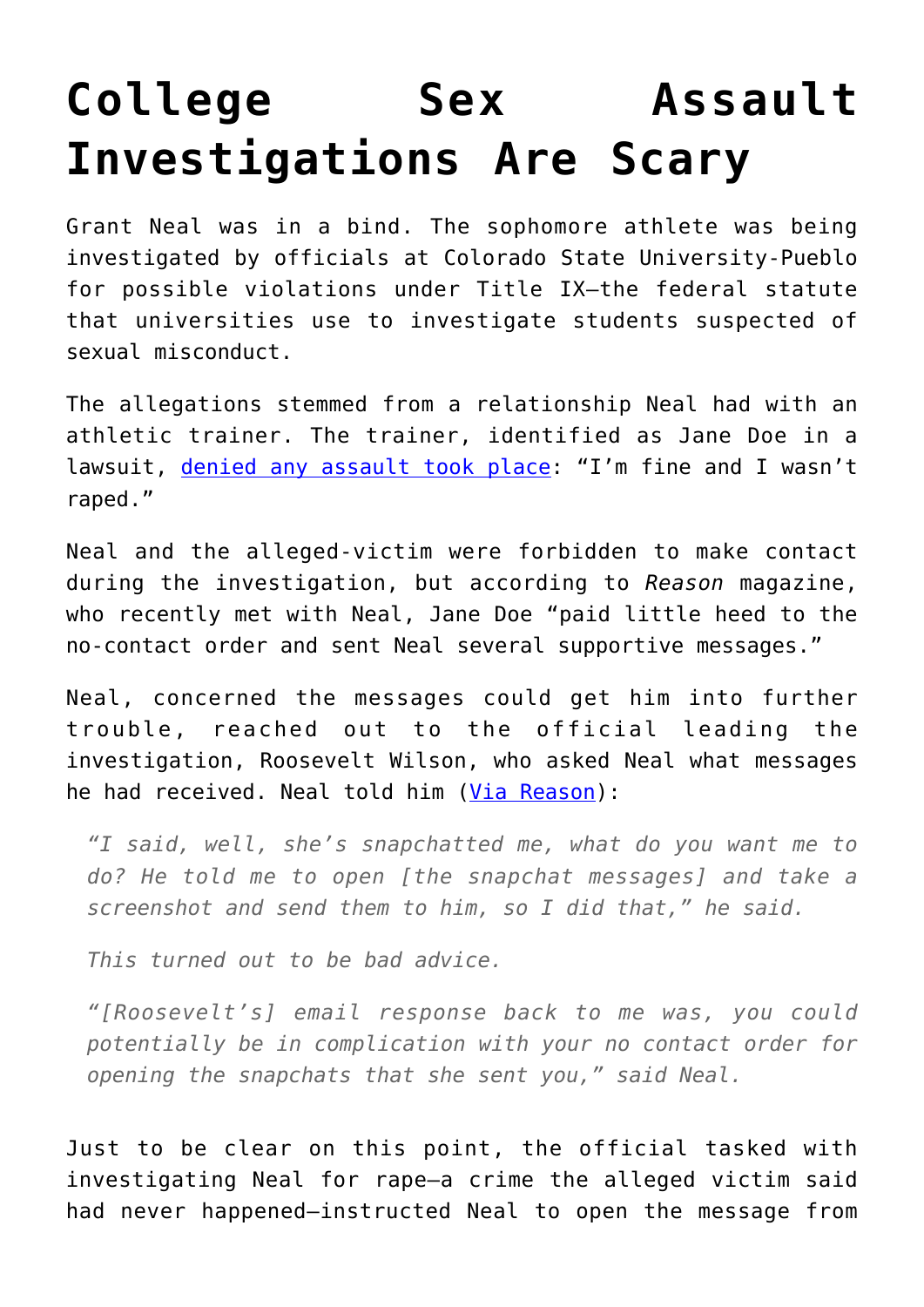Jane Doe. Later, that same official told Neal he was likely to face discipline for opening said message.

Neal's story is well-known. He was suspended by the school for sexual misconduct and currently is [suing the U.S. government](http://www.newsweek.com/grant-neal-lawsuit-sexual-assault-pueblo-450334) [for gender discrimination.](http://www.newsweek.com/grant-neal-lawsuit-sexual-assault-pueblo-450334)

But how many Grant Neals exist out there? We have no idea.

What we know is that the number of Title IX complaints is soaring (though [largely hidden](http://www.huffingtonpost.com/entry/title-ix-investigations-sexual-harassment_us_575f4b0ee4b053d433061b3d) from public view); that universities are poorly equipped to handle the investigations; and that the accused often are presumed guilty and have little due process, in contrast to courts of law.

Take, for instance, the saga of Brandon Winston, whose accuser was featured in the 2015 documentary *The Hunting Ground*. The Harvard law student's tale can be found at [the Brandon](http://brandonproject.org/) [Project,](http://brandonproject.org/) where one can spend an entire afternoon reading [case](http://brandonproject.org/the-facts/) [facts](http://brandonproject.org/the-facts/), [documents,](http://brandonproject.org/court-documents/) and [evidence](http://brandonproject.org/exhibits/).

Here's the short version: Winston and two female friends start drinking Baileys and hot cocoa, move on to whiskey cokes, and then go out dancing. They briefly end up in bed together. Kissing ensues. Winston sleeps alone on a roommate's bed. The next day, he is accused of rape. (Emily Yoffe's [article](http://www.slate.com/articles/news_and_politics/doublex/2015/06/the_hunting_ground_a_closer_look_at_the_influential_documentary_reveals.html) at *Slate* is recommend reading. Kamilah Willingham's version of events can be found below.)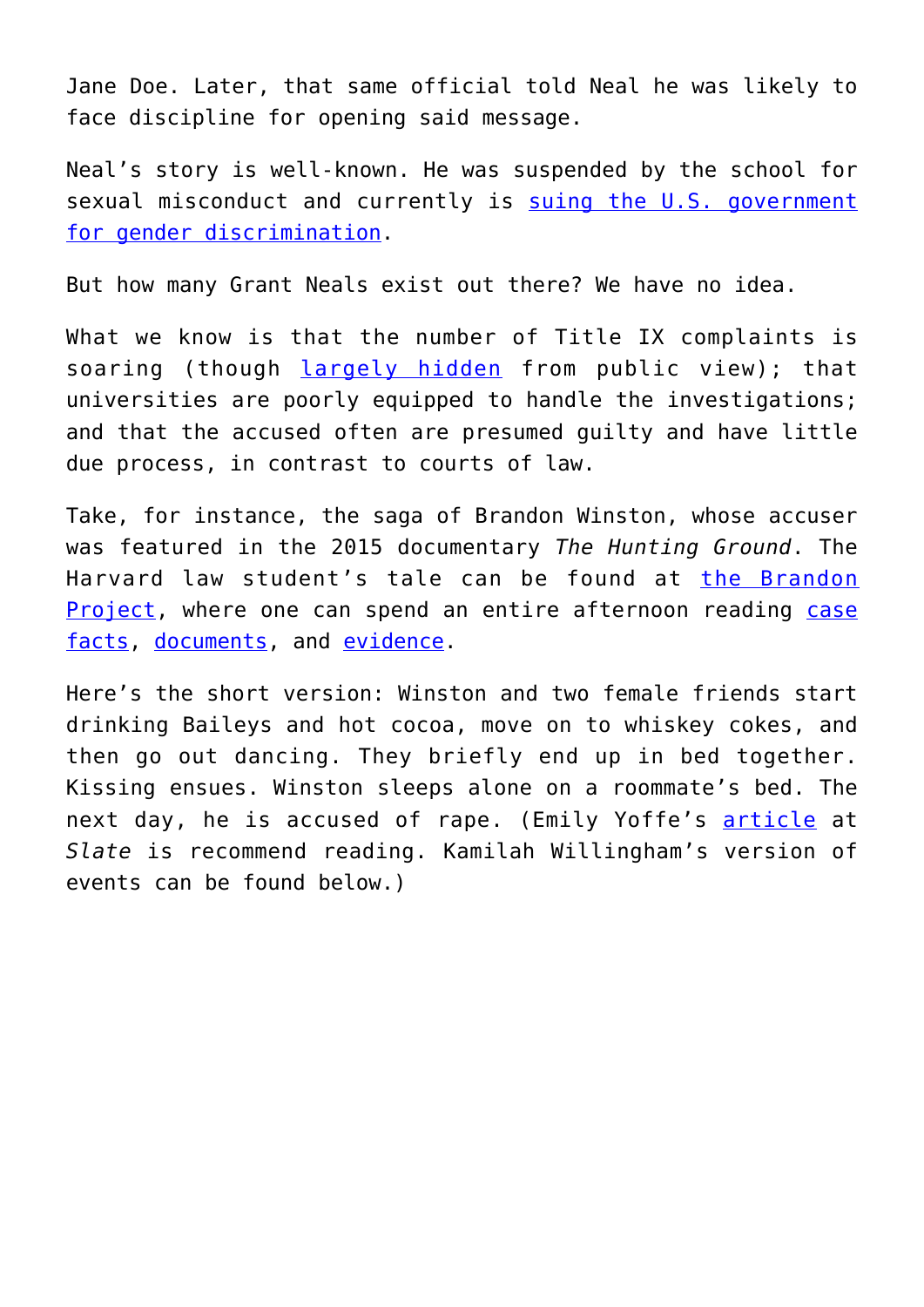Winston was exonerated of felony charges with the help of DNA evidence (the condom thought to implicate him had on it the DNA of Willingham and another man); he returned to Harvard in September 2015 after a four-year absence.

Winston was aided by the criminal justice process, which offers due process and a relatively impartial hearing. The kangaroo courts at universities often offer no such thing, which is why 28 members of the Harvard Law School Faculty [penned an open letter](http://www.bostonglobe.com/opinion/2014/10/14/rethink-harvard-sexual-harassment-policy/HFDDiZN7nU2UwuUuWMnqbM/story.html) condemning the college's system. They cited the following reasons:

- *The absence of any adequate opportunity to discover the facts charged and to confront witnesses and present a defense at an adversary hearing.*
- *The lodging of the functions of investigation, prosecution, fact-finding, and appellate review in one office, and the fact that that office is itself a Title IX compliance office rather than an entity that could be considered structurally impartial.*
- *The failure to ensure adequate representation for the accused, particularly for students unable to afford representation.*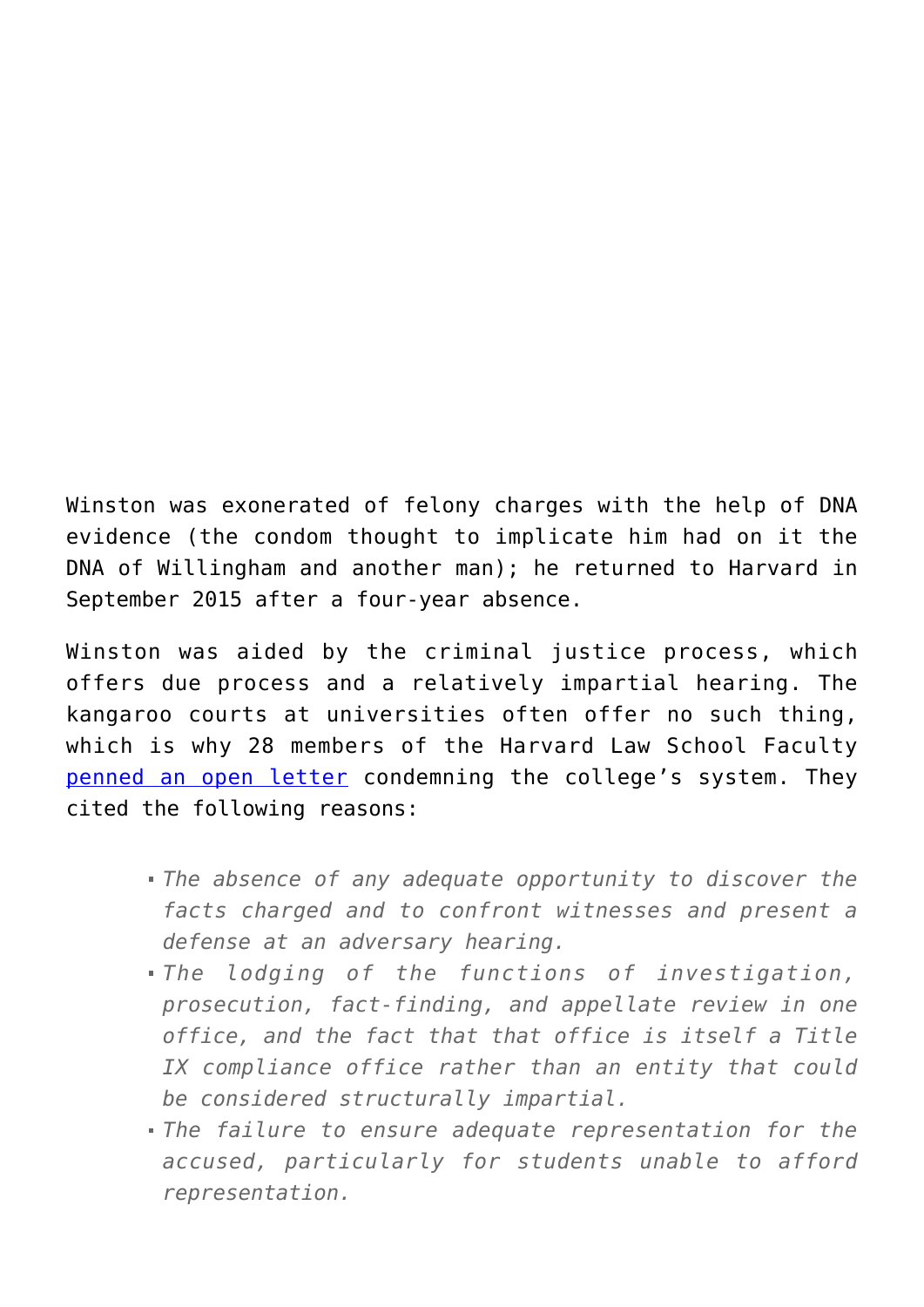Since the Winston saga we've seen an explosion of Title IX complaints. The University of Tennessee, for example, recently reported that the number of complaints "more than doubled in the last year, **and has risen more than 100 times what was reported in 2013**," [according to](http://www.knoxnews.com/story/news/education/2017/01/22/ut-title-ix-complaints-rise-due-reporting-changes/96662738/) a recently published *Knoxville News Sentinel* article.

We all know the modern campus culture. People party and it's not uncommon for complete strangers to stumble home together. Miscommunication and worse happens. If a dispute arises, things can get messy fast. If authorities are involved, they often have little to go on but "he said, she said" testimony.

Professors Christopher Wareham and James Vos recently argued that rape is such a bad crime that those accused of it should [not have the benefit of reasonable doubt,](https://aeon.co/ideas/why-rape-cases-should-not-be-subject-to-reasonable-doubt) since it's a difficult threshold to meet in such cases.

I can think of few things worse than being raped, but one thing that might be worse is being falsely accused of rape and not having the benefit of due process to mount a defense before an impartial judge or jury.

If universities are allowed to continue using a system that denies the accused fair and impartial hearings, I fear we'll see many more young people like Grant Neal and Brandon Winston accused of crimes they did not commit. And many lives will be upturned as a result.

—

*Dear Readers,*

*Big Tech is suppressing our reach, refusing to let us advertise and squelching our ability to serve up a steady diet of truth and ideas. Help us fight back by [becoming a](https://www.chroniclesmagazine.org/subscribe/) [member](https://www.chroniclesmagazine.org/subscribe/) for just \$5 a month and then join the discussion on*